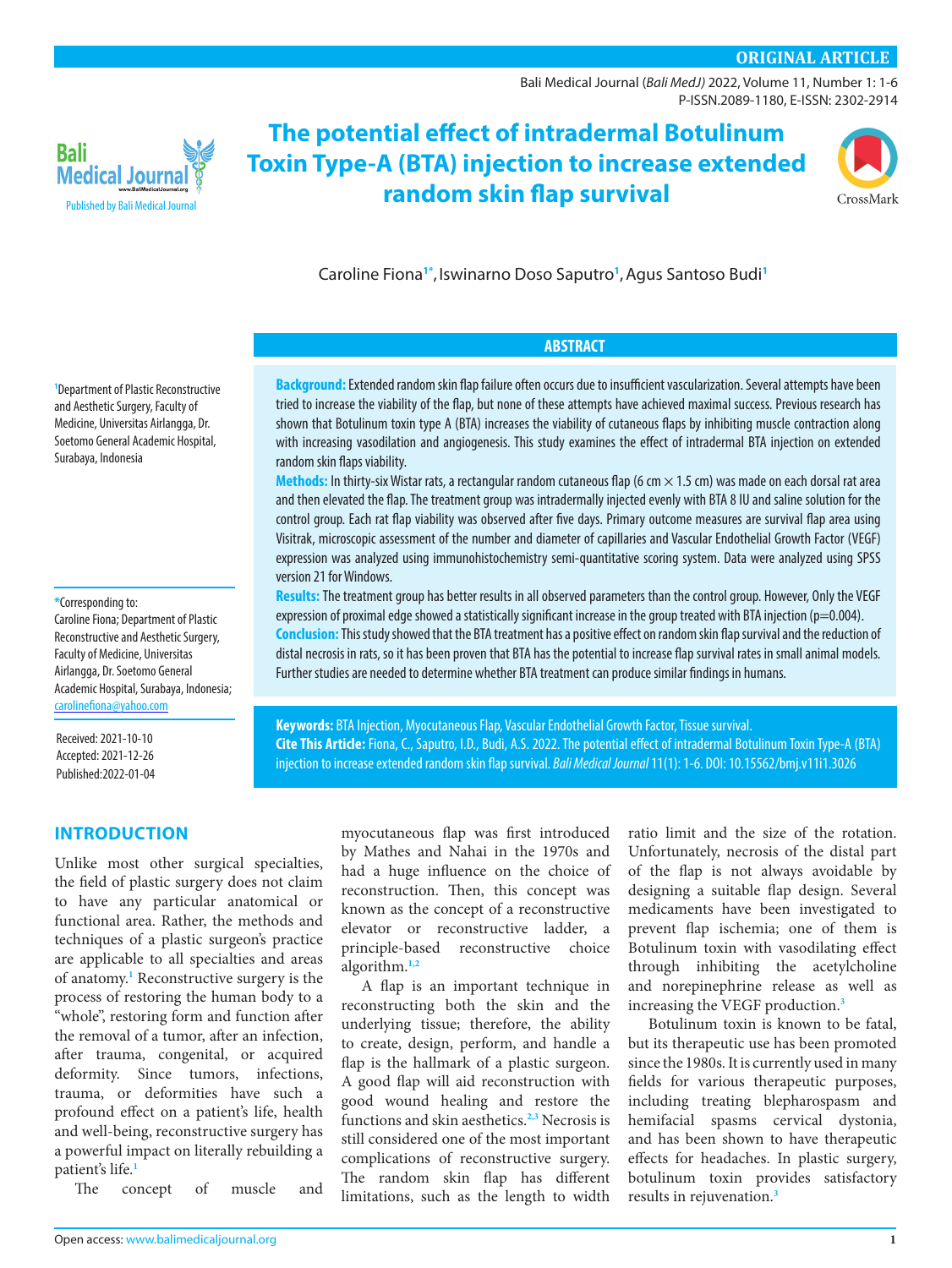Since the FDA approved botulinum toxin A in 1989, more research has established the usefulness of botulinum toxin. The basic mechanism of botulinum toxin type A depends on the acetylcholine's presynaptic release. According to Çelik E et al., botulinum toxin type A inhibits muscle contraction and prevents muscle spasms after muscle flap surgery through a temporary denervation effect and increases muscle flap viability.**4**

Research evidence suggests botulinum toxin type A can cause vasodilation by affecting the skin's autonomic sympathetic nervous system through selective control of sympathetic neurons. Thus, it strengthens the hypothesis that botulinum toxin type A can improve flap survival through vasodilation based on previous studies.**[5](#page-5-0)** Based on those mentioned above, this study aims to evaluate the effect of botulinum toxin type A intradermal injection on the viability of randomized expanded skin flaps in rats.

### **MATERIAL AND METHODS**

The experimental animal used in this study was 36 healthy male rats (*Rattus novergicus*) of Wistar strain, approximately 3 months old and weighing between 250- 300 grams. The observation was conducted on the control and treatment groups. Rats were anesthetized using ketaminexylazine 20 mg/kgBW intramuscular in the vastus lateralis muscle. Then, 6 cm-long and 1.5 cm-wide rectangular incisions were made in the shaved back of each rat. We performed disinfection with a 10% solution of povidone-iodine and Savlon 1:30.

A linear incision was made involving the panniculus carnosus and then elevated to form a flap with a pedicle on the cranial side using a surgical blade number 15 and small Metzenbaum scissors. The donor wound and the flap were closed with a sterile transparent dressing (Tegaderm). The flap formed is placed back over the donor wound, closed with a transparent dressing so that there is no vascular encounter between the flap and the donor surface. Sew the ends of the flap using a simple suture Nylon 4.0 thread. The flap was closed with a transparent dressing before being covered with gauze and leucoplast, and the flap area was measured

using Visitrak. All rats were given Penicillin Procaine injection of 100 mg/ kgBW intramuscularly.

Rats in the control group were given 0.8 mL saline intradermal injection of NaCl 0.9%. On the other hand, the treatment group received intradermal Botulinum toxin type A (BOTOX®) injection. BOTOX® in this experiment is manufactured by Allergan, Irvine, CA, USA that about 8 IU (0.8 mL). Each injection was evenly distributed in four zones, namely zone A, zone B, zone C, and zone D: 0.2 mL per zone. Each zone was injected intradermally using a 10 cc syringe, with a 30G needle at four injection spots with a dosage for each spot of 0.05 mL. Furthermore, the rats were kept in their cages and given the same dietary intake.

On the fifth day, the bleeding point was examined on the flap with an incision parallel to lines C and D with a 3 mm distance. Then, a clinical assessment of the necrotic area was carried out using Visitrak. The compromise to the necrotic area is defined as a bluish, grey to the blackish area on the distal flap surface. Incisions were made with a 3 mm distance parallel to line C and line D from caudal to proximal; pinpoint bleeding was observed to confirm the viable area. Rats were decapitated, then 6 cm x 1.5 cm skin flaps were excised and spread on filter paper. The edges of the flap were fixed with a needle and then the viable area was measured. We took 0.5 cm x 0.5 cm specimens from zone A and B's distal edges in the viable area to assess VEGF expression, vascular density, and vascular diameter by microscopic examination. The specimens were put into bottles containing 10% formalin buffer for tissue fixation then immunohistochemical staining was carried out with VEGF antibodies.

Expression of VEGF was assessed by a chromogenic brown color which appears to be found both on the endothelial wall, fibroblast cells and inflammatory cells in the healing area. Expression of VEGF data was obtained by modified Remmele method, where the Remmele scale index is presented as Immuno Reactive Score (IRS), which is the result of multiplication of the percentage of Positive Immunoreactive Cells (PIC) with Colour Intensity Scores

(CIS) on immunoreactive cells based on the previous study.**[5](#page-5-0)**

Specimens were examined under a 200 times magnification microscope to assess VEGF expression and 400 times magnification to assess vascular density and diameter. The collected data were then analyzed for normality using the Shapiro-Wilk normality test and mean difference using independent t-test in SPSS version 21.0 for Windows.

# **RESULTS**

This study analyzed the effect of intradermal Botulinum Toxin A injection on extended random skin flap in Wistar rats by assessing the capillary number, capillary diameter, VEGF expression score and viable flap area. Two rats in the control group and one rat in the treatment group died. The total number of samples studied in the control group was 16 individuals, while in the treatment group there were



#### **Figure 1.**

The clinical examination zones of flap viability. A symbol of α indicates our suturing marking for pathology anatomy superior and inferior marking. Values are presented as the distance of the distal part of each flap zone from the pedicles in centimeters (cm). The clinical examination zones (A, B, C, and D zones) are defined by line A, line B, line C, and line D. Incision is made with a distance of 3 mm parallel to line C and parallel to line D from the caudal to proximal. Blue boxes indicated the area of the samples were taken.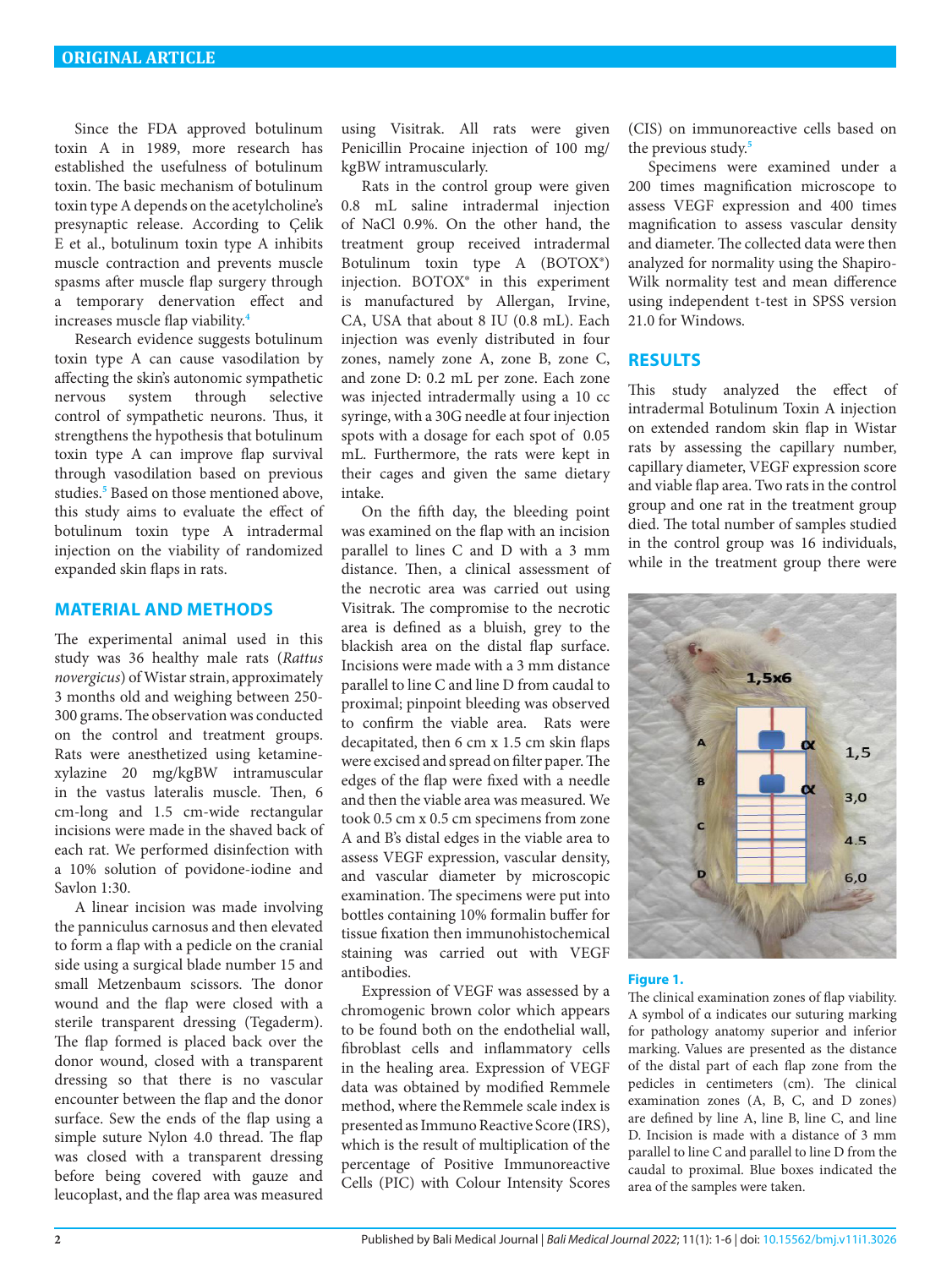17 individuals. Samples were only taken at zone A's distal edge and zone B's distal edge (**Figure 1**).

The distal edge of zone A is the proximal edge, and the distal edge of zone B is the distal edge. In taking viable flap area sample data, the author looked at the whole macroscopic (zone A, zone B, zone C and zone D) of the extended random skin flap. The first study was microscopically assessed at the capillary diameter and the number of capillaries of the skins of the rats using Haematoxylin Eosin (HE) staining (**[Figure 2](#page-2-0)**).

The capillary number value is presented as count per 5 fields of view and capillary diameter is presented as ìm. Capillary number data is the total number of capillaries found in five different FVs, while capillary diameter data is the mean diameter value of 25 capillaries found at five different FVs. All data on this examination were obtained at 1000 times magnification. Code A is a sample taken

from the proximal edge of the extended random skin flap, while code B is taken from the distal edge of the extended random skin flap. According to the Table 1, the mean capillary number and median capillary diameter tended to be higher in the treatment group instead of not statistically significant (p>0.05).

This study demonstrated an increase in the average number of capillaries and capillary diameter in the group treated with botulinum toxin type A injection in the proximal flap and distal flap areas. Furthermore, this study was evaluated the microscopic expression of VEGF using Immunohistochemical (IHC) examination, as shown in **[Figure 3](#page-3-0)**. VEGF expression value is presented as Immuno Reactive Score (IRS) and viable skin area is presented as cm2 . **[Tables 1](#page-3-1)** and **[2](#page-3-2)** show greater capillary number, diameter, and VEGF expression in the proximal edge and distal edge and viable skin area (**[Figure 3](#page-3-0)**). The treatment group has greater results in



<span id="page-2-0"></span>**Figure 2.** Comparison of the number of capillaries. The picture showed that the total number of capillaries in five different FVs indicated that the C treatment group was the highest, and the B control group was the lowest, while the A control group and D treatment group were relatively the same (HE staining;1000x; Nikon H600L microscope; 300megapixel DS Fi2 camera) (A. The proximal part of the flap (the control group); B. The distal part of the flap (the control group); C. The proximal part of the flap (the treatment group); D. The distal part of the flap (the treatment group); and the arrows show the capillaries and the capillaries diameters).

all observed parameters than the control group but statistically significant only in the proximal edge of VEGF expression (p<0.05) (**[Table 2](#page-3-2)**).

# **DISCUSSION**

This study evaluated the viable macroscopic area of the extended random skin flap area on the rat's backs using the Visitrak tool. After assessing bleeding points in the necrotic area. There was no statistically significant mean difference in viable flap area between the control group and the group injected with botulinum toxin type A. In this study, the percentage increase in viable area in the group with botulinum toxin type A injection was 11.1%, higher than the percentage of the viable area from the study conducted by Kim TK et al., which obtained 8.3%. However, this was not an exact comparison because our study and Kim et al. used different types of rats, botulinum toxin type A doses and the flap techniques.**[6](#page-5-1)**

The advantage of this study was that the tissue specimen collection technique was carried out uniformly in each zone A and B on the flap of the botulinum toxin type A injection group and the control group. In contrast, previous studies did not elaborate on tissue specimen sampling area uniformity.**[5](#page-5-0)[,6](#page-5-1)**

Upon evaluation, the mean proximal edge capillary diameter in the treatment group was higher than in the control group. There was a mean difference in the diameter increase at the proximal and distal edges in the group with botulinum toxin type A injection of 0.83% and 1.88%, respectively. Although this was not statistically significant, this result was in accordance with the theory that botulinum toxin type A could increase blood vessel diameter through its muscle relaxant mechanism by inhibiting the release of acetylcholine.

In evaluating the number of capillaries, there was an increase in the number of capillaries at both the proximal and distal edges in the treatment group. There was a difference in the increase in capillaries at the proximal and distal edges in the group with botulinum toxin type A injection of 14.33% and 27%, respectively. Although this increase was not statistically significant, it has been theoretically proven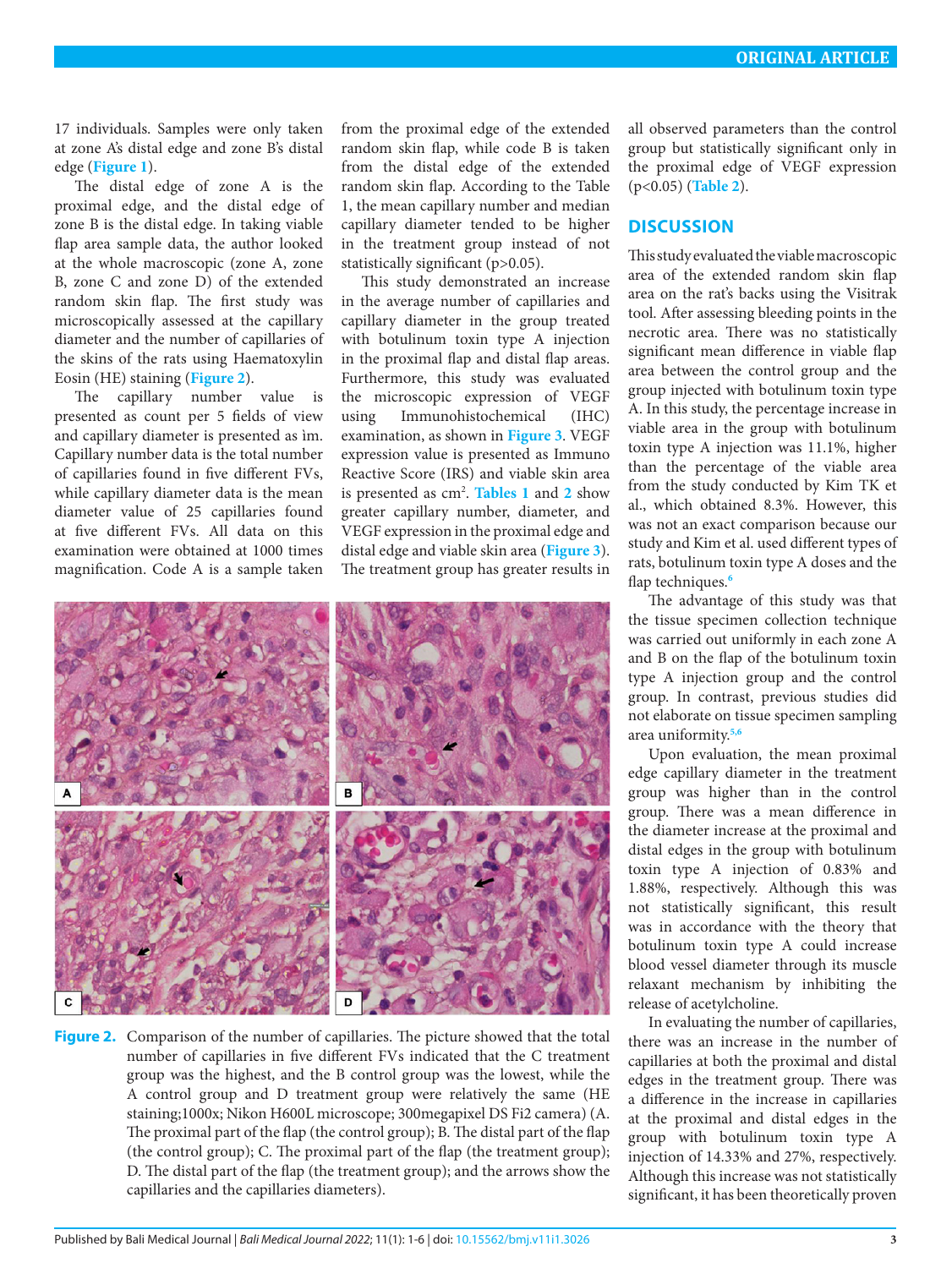| <b>Group</b>         | <b>Sample</b> | <b>Capillary Number</b>                    |                      |                                     |           | <b>Capillary Diameter</b>              |                    |                                        |                    |
|----------------------|---------------|--------------------------------------------|----------------------|-------------------------------------|-----------|----------------------------------------|--------------------|----------------------------------------|--------------------|
|                      |               | <b>Proximal edge</b>                       |                      | <b>Distal edge</b>                  |           | <b>Proximal edge</b>                   |                    | <b>Distal edge</b>                     |                    |
|                      |               | <b>Mean</b> ±SD                            | p                    | <b>Mean</b> ±SD                     | p         | <b>Median</b><br>(Min-Max)             | p                  | <b>Median</b><br>(Min-Max)             | p                  |
| Control<br>Treatment | 16<br>17      | $338.00 \pm 124.00$<br>$386.00 \pm 138.00$ | $0.300$ <sup>a</sup> | $264.00 \pm 90.00$<br>334.00±155.00 | $0.123^a$ | $5.85(4.90-7.10)$<br>$6.01(4.40-9.70)$ | 0.692 <sup>b</sup> | $5.84(4.50-6.70)$<br>$6.01(4.40-8.40)$ | 0.640 <sup>b</sup> |

### <span id="page-3-1"></span>**Table 1. Observation results of capillary number and diameter**

The capillary number value is presented as count per 5 fields of view; Capillary diameter value is presented as ìm; ªIndependent T-Test; ʰMann-Whitney Test; Min: Minimum; Max: Maximum; \*Statistically significant if p-value less than 0.05.

<span id="page-3-2"></span>

|  | Table 2. Observation Results of VEGF Expression and Viable Skin Area |
|--|----------------------------------------------------------------------|
|--|----------------------------------------------------------------------|

|                      |               |                                    | <b>VEGF Expression</b> | Viable Skin Area                   |       |                                        |       |  |
|----------------------|---------------|------------------------------------|------------------------|------------------------------------|-------|----------------------------------------|-------|--|
| <b>Group</b>         | <b>Sample</b> | <b>Proximal edge</b>               |                        | <b>Distal edge</b>                 |       |                                        |       |  |
|                      |               | <b>Mean±SD</b>                     |                        | <b>Mean</b> ±SD                    | p     | <b>Median (Min-Max)</b>                | p     |  |
| Control<br>Treatment | 16<br>17      | $7.50 \pm 1.60$<br>$9.30 \pm 1.70$ | $0.004*$               | $7.40 \pm 1.80$<br>$7.80 \pm 1.70$ | 0.564 | $3.10(2.00-6.60)$<br>$4.50(2.40-7.80)$ | 0.087 |  |

VEGF: Vascular Endothelial Growth Factor; VEGF expression value is presented as Immuno Reactive Score (IRS); Viable skin area value is presented as cm²; ªIndependent T-Test; ʰMann-Whitney Test; Min: Minimum; Max: Maximum; \*Statistically significant if p-value less than 0.05.



<span id="page-3-0"></span>**Figure 3.** Comparison of VEGF expressions between treatment groups. Expression of VEGF is marked with a chromogenic brown color which appears to be found both on the endothelial wall (arrow), fibroblast cells and inflammatory cells in the healing area (immunohistochemical staining, 400x magnification; 1000x inlet; Nikon H600L microscope; 300 Megapixel DS Fi2 camera) (A. The proximal part of the flap (the control group); B. The distal part of the flap (the control group); C. The proximal part of the flap (the treatment group); and D. The distal part of the flap (the treatment group)).

that botulinum toxin type A injection can increase capillary volume by stimulating the angiogenesis process.**[7](#page-5-2)**

This theory is also supported by an increase in the finding of the VEGF expression in the group treated with botulinum toxin type A injection compared to the control group in the proximal flap and distal flap areas, respectively 24.63% and 5.01%, with the statistical test in the proximal area showed a significant increase. This is in accordance with the theory that botulinum toxin type A can increase VEGF, whereas VEGF as an angiogenic agent can increase angiogenesis to increase flap survival.**[7](#page-5-2)**

Our study suggested a large standard deviation at the proximal edges due to one sample in the treatment group with a capillary number of 99 capillaries. In contrast, the number of capillaries in the other sample was only three to five times larger. In contrast to the findings, the mean diameter in the sample was the largest mean diameter among the other samples in the treatment group.

It is conclusive that botulinum toxin types A still works with its vasodilating effect. According to theory, the revascularization process in the presence of an angiogenic stimulus is preceded by a vasodilation process of blood vessels.**[7](#page-5-2)** In these experimental rats, there was an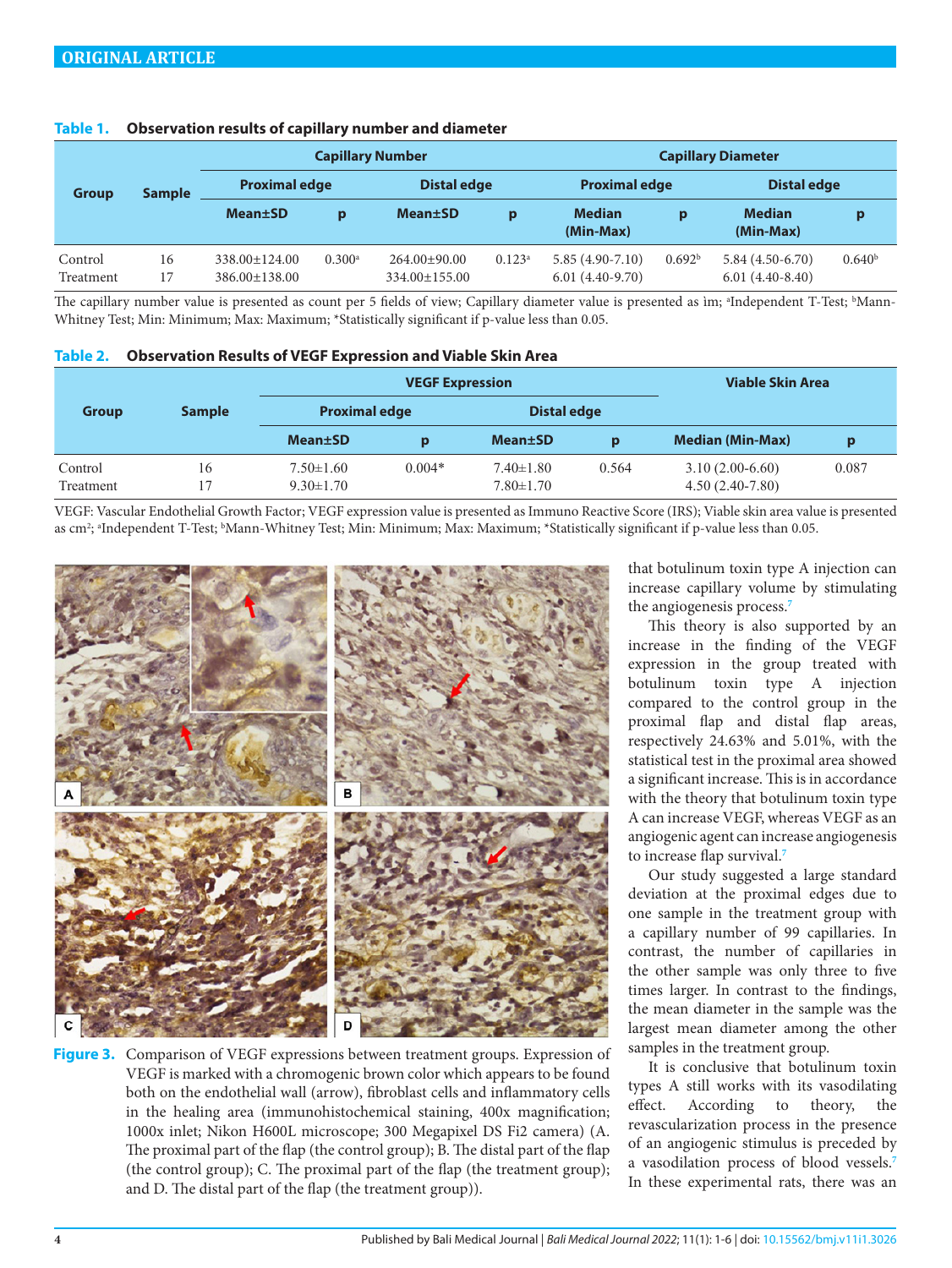increase in the VEGF expression score. In this case, the botulinum toxin type A also acts as an angiogenic stimulus which increases the VEGF.

In this study, specimens taken on the fifth day showed an increase in the number and diameter of capillaries compared to the control group, although statistically significant. However, there was a significant increase in VEGF. This finding indicates that there is still a proliferation process on the fifth day, and there is a potential for a significant increase in the number and diameter of capillaries with a longer observation time. It is in accordance with the theory that neovascularization on the flap starts on the third to the seventh day. Early neovascularization in mice was obtained on the third day.**[7](#page-5-2)**

The viable area in the treatment group was larger than the control group. Although it was not statistically significant, there was an 11.11% mean difference in the group receiving botulinum toxin type A injection. An increase in viable area was in accordance with the theory that botulinum toxin type A could increase flap survival with several mechanisms leading to inhibition of acetylcholine release in the smooth muscle of the blood vessels to prevent vasoconstriction, and increasing VEGF is in accordance with the recent theory that VEGF can increase flap survival because it is an angiogenic agent that supports the endothelial proliferation process.**[7-](#page-5-2)[9](#page-5-3)**

A previous study showed a variation in botulinum toxin type A dosage with an average total dose of 10.28±6.51 IU.**[9](#page-5-3)** The dose used in this study was 8 IU. Ghanbarzadeh K et al. found that botulinum toxin type A injection significantly reduced the necrotic area on the flap compared to the controls. This is different from our research because Ghanbarzadeh et al. used different numbers of mice, the trademark botulinum toxin type A and different flap preparation techniques.**[10](#page-5-4)** Ghanbarzadeh K et al. Used 72 mice, botulinum toxin type A under the brand Dysport and botulinum toxin type A injection performed 2 weeks before the flap was elevated.**[10](#page-5-4)** In contrast, the onset of action of botulinum toxin type A appears on day 1 after flap elevation and the maximum is on day  $14^{\text{th}}$ .<sup>[9](#page-5-3),[10](#page-5-4)</sup>

Arnold PB et al. also found no significant difference in the flap necrosis area in the group injected with botulinum toxin type A compared to the control. Arnold et al. used different types of mice and had a shorter observations period.**[11](#page-5-5)** It may take a longer observation time to observe more significant differences. Rat skin is different from human skin, mainly due to a muscle layer of panniculus carnosus under the mouse skin. Therefore, direct comparisons between mouse and human skin flaps are difficult.

Intradermal injection of botulinum toxin type A in the extended random skin flap of Wistar rats increased the number and diameter of capillaries at the proximal and distal edge; and survival area, also the number and diameter of the capillary count at the proximal tip of the flap, although not statistically significant. Intradermal injection of botulinum toxin type A in the extended random skin flap of Wistar rats also significantly increased VEGF expression score at the proximal and distal edges, the proximal tip of the flap, and the flap increases were statistically significant. Botulinum toxin type A has the potential to increase flap survival rates, in which it can increase the number and diameter of capillary blood vessels, VEGF expression score, and viable area in the extended random skin flap.

# **CONCLUSION**

This study showed that the BTA treatment has a positive effect on random skin flap survival and the reduction of distal necrosis in rats, so it has been proven that BTA has the potential to increase flap survival rates in small animals models. Further studies are needed to determine whether BTA treatment can produce similar findings in humans.

# **ACKNOWLEDGMENTS**

I would like to express my deep gratitude to Prof. Dr. Djohansjah Marzoeki, dr., SpB., SpBP-RE (K), Dr. Iswinarno Doso Saputro, dr. Sp.BP-RE (K) and Agus Santoso Budi, dr., Sp.BP-RE (K), Prof. Dr. Pudji Srianto, M.Kes., Drh, my research supervisors, for their patient guidance, enthusiastic encouragement and useful critiques of this research work. I would also like to

thank Prof. Dr. David S. Perdanakusuma, dr., Sp.BP-RE (K), for his advice and assistance in keeping my progress on schedule. My thanks are also extended to Mrs. Atika, S.Si., M.Si for her help in the methodological data analysis, and Djoko Legowo,drh., M.Kes for his help in microscopic and immunohistochemistry measurement. I would also like to extend my thanks to the laboratory technicians of the Veteriner Pathology Department and Educational Staff of Veteriner Faculty, Airlangga University Surabaya, for their help in offering me the resources to run the program. Finally, I wish to thank my parents for their support and encouragement throughout my study.

## **CONFLICT OF INTEREST**

The author reports no conflicts of interest in this work.

### **FUNDING STATEMENT**

This research received no specific grant from any funding agency in the public, commercial, and not-for-profit sectors.

### **ETHICS CONSIDERATION**

This research was reviewed and approved by the Animal Care and Use Committee (ACUC) of Veterinary Faculty, Universitas Airlangga, Surabaya, Indonesia, with reference number 2.KE.002.01.2020.

# **AUTHOR CONTRIBUTIONS**

All authors are equally responsible for the initial conceptualization, study design, intellectual content, literature search, clinical studies, experimental studies, data acquisition, data analysis, statistical analysis, manuscript preparation, manuscript editing, review of the earliest draft of the manuscript, and guarantor.

### **REFERENCES**

- 1. Boyce DE, Shokrollahi K. Reconstructive surgery. BMJ. 2006;332(7543):710-712.
- <span id="page-4-0"></span>2. Hashimoto I, Abe Y, Ishida S, Kashiwagi K, Mineda K, Yamashita Y, et al. Development of Skin Flaps for Reconstructive Surgery: Random Pattern Flap to Perforator Flap. J Med Invest. 2016;63(3-4):159-62.
- <span id="page-4-1"></span>3. Kim YS, Roh TS, Lee WJ, Yoo WM, Tark KC. The effect of botulinum toxin A on skin flap survival in rats. Wound Repair Regen. 2009;17(3):411-417.